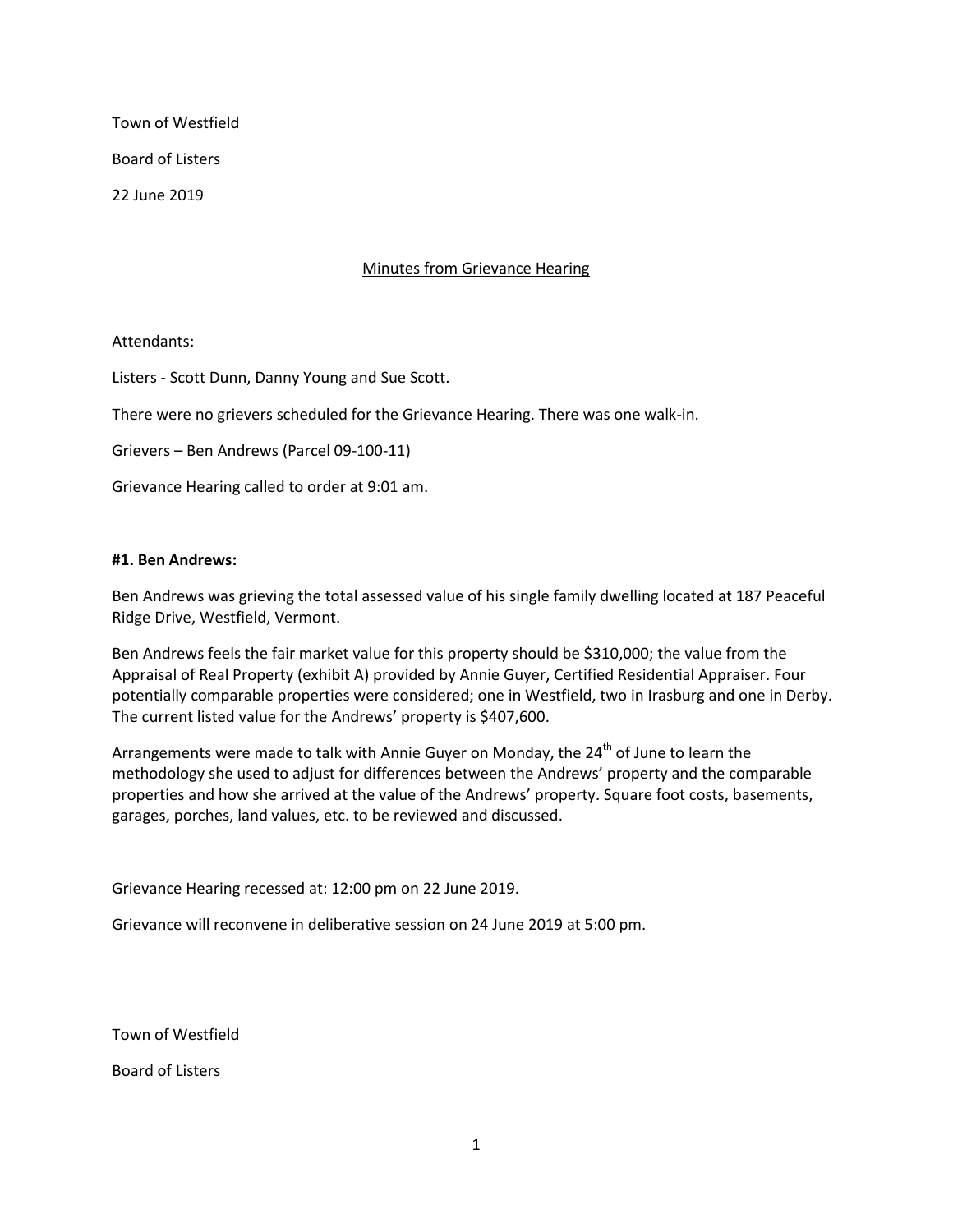Town of Westfield Board of Listers

24 June 2019

## Grievance Hearing Reconvened

Attendants:

Listers - Scott Dunn, Danny Young and Sue Scott.

Grievance Hearing called to order at 5:03 pm.

### Summary of deliberation:

Lister Danny Young talk with Annie Guyer earlier in the day and related the conversation to the other two Listers. The assessed values provided for the comparable properties were scrutinized and compared to the property being grieved. There was much discussion over how the values of the comparable properties were derived and whether they were a true comparison to the Andrews' property. No decision was made.

Grievance Hearing recessed at: 6:42 pm on 24 June 2019.

Grievance will reconvene in deliberative session on 25 June 2019 at 5:00 pm.

Town of Westfield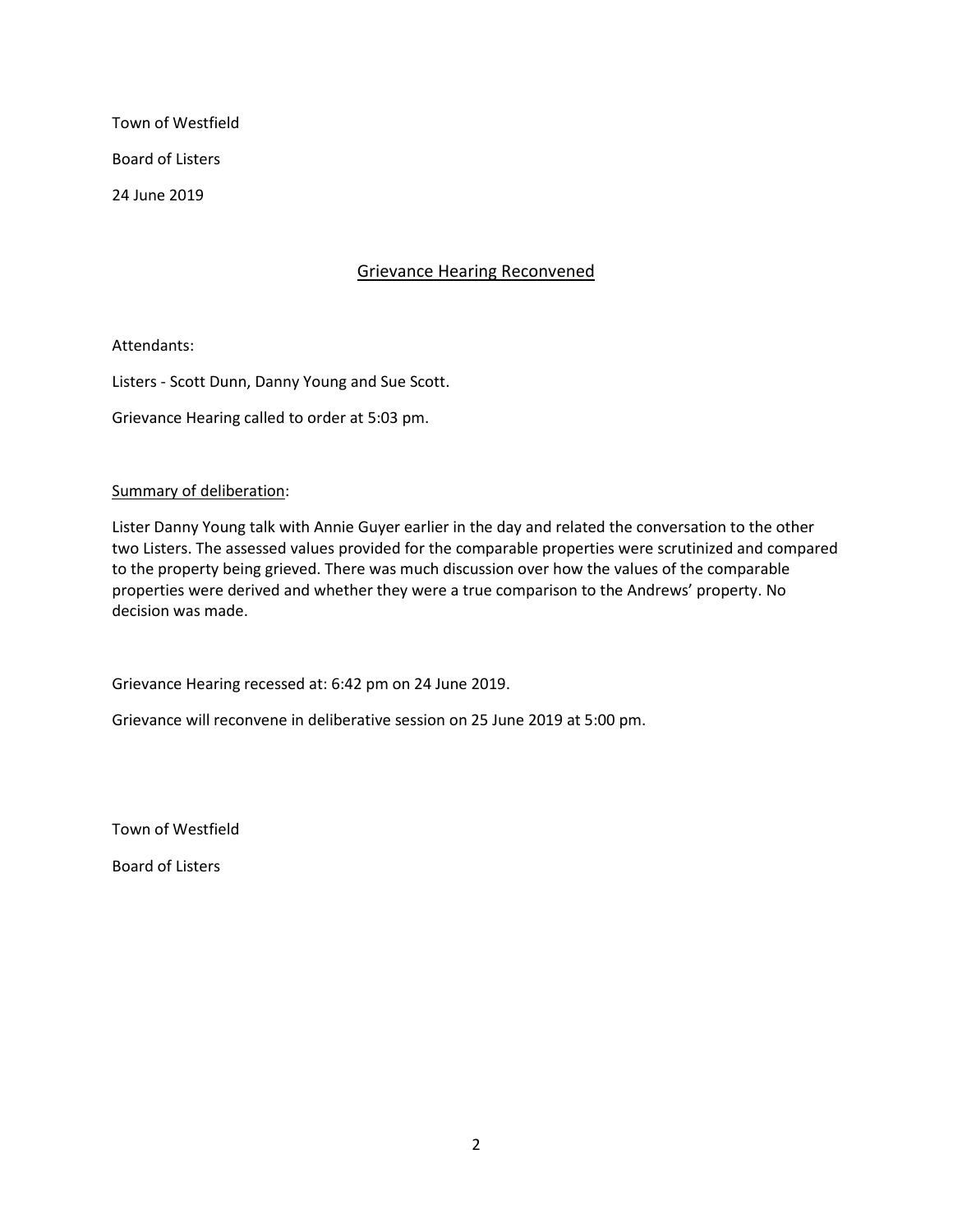Town of Westfield Board of Listers

25 June 2019

Grievance Hearing Reconvened

Attendants:

Listers - Scott Dunn and Danny Young.

Grievance Hearing called to order at 5:33 pm.

### Summary of deliberation:

The Listers reviewed the assessed values of the comparable properties compared to the property being grieved. Numbers were run using a similar methodology as the appraiser, but with different scaling factors. No decision was made.

Grievance Hearing recessed at: 6:42 pm on 25 June 2019.

Grievance will reconvene in deliberative session on 28 June 2019 at 5:00 pm.

Town of Westfield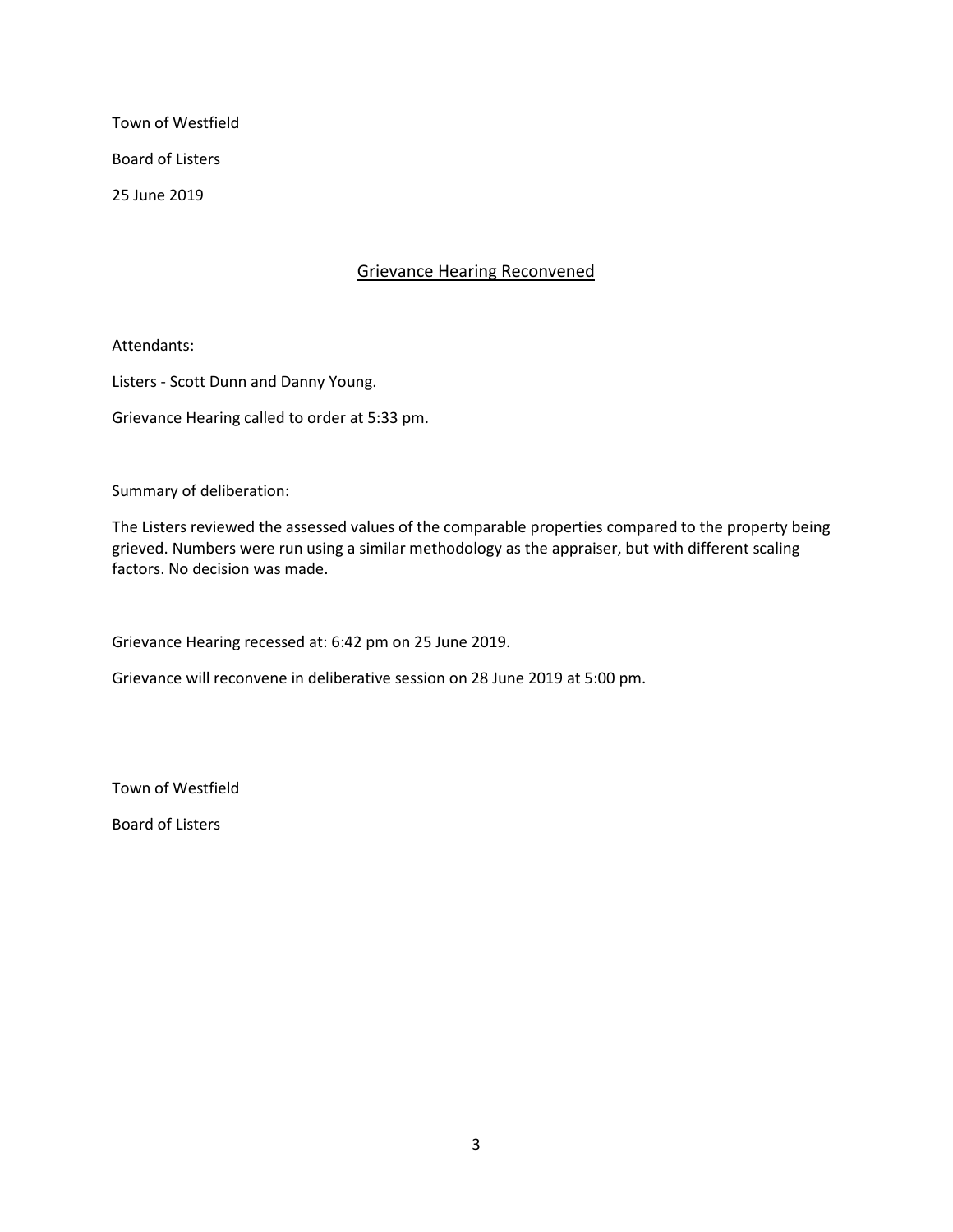Town of Westfield Board of Listers 28 June 2019

### Grievance Hearing Reconvened

Attendants:

Listers - Scott Dunn and Danny Young.

Grievance Hearing called to order at 5:15 pm.

### Summary of deliberation:

A spreadsheet was created to compute the adjusted sale price of the comparable properties using more realistic land and building values. Each comparable land value was adjusted by the actual per acre value of that land as quoted by the appraiser. Each comparable building value was adjusted by the actual per square foot value of that building as quoted by the appraiser. With these more realistic numbers being used, the Listers' adjusted value of the Andrews' property is \$392,743.

Grievance Hearing recessed at: 6:57 pm on 28 June 2019.

Grievance will reconvene on 29 June 2019 at 9:00 am.

Town of Westfield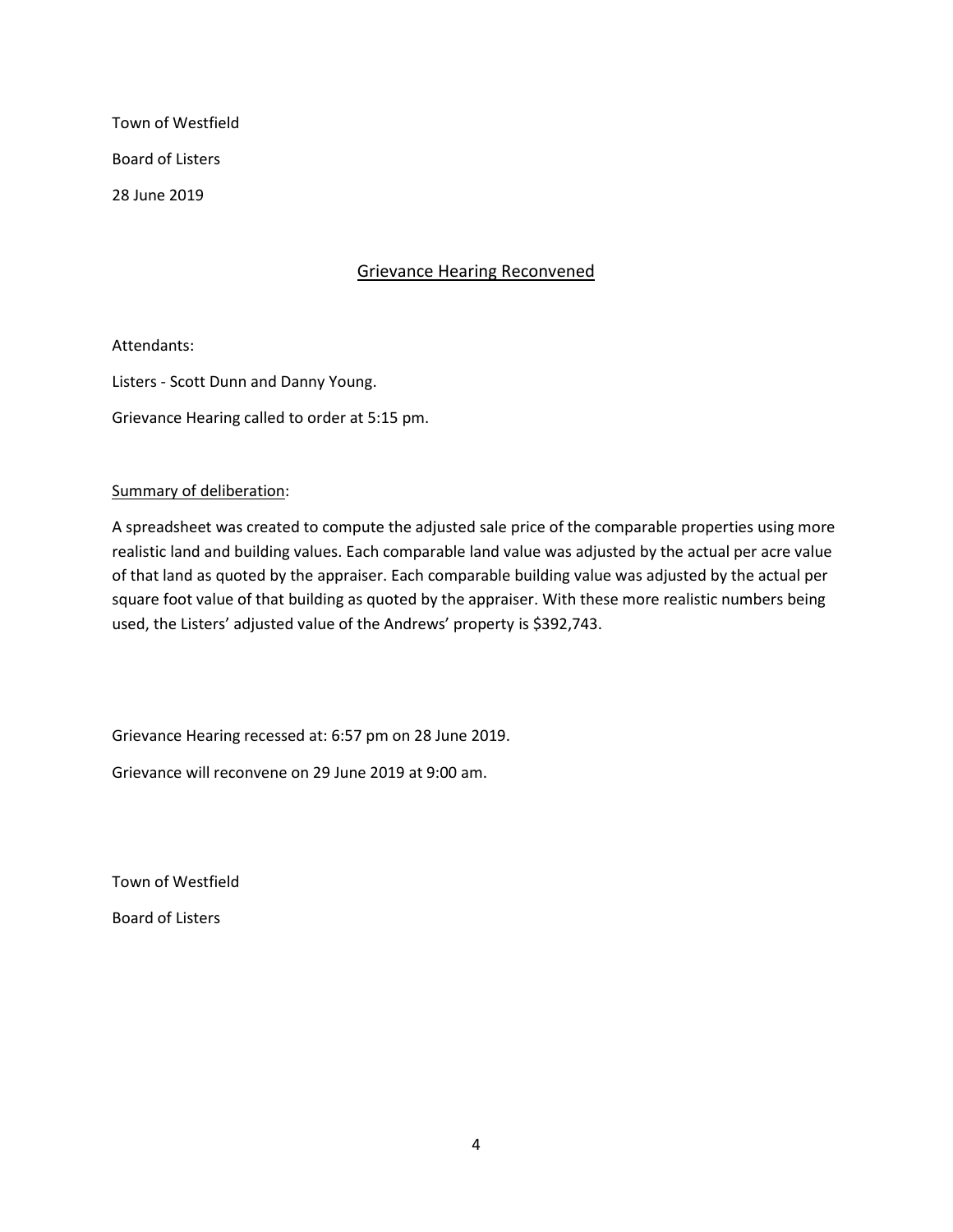Town of Westfield

Board of Listers

29 June 2019

# Grievance Hearing Reconvened

Attendants:

Listers - Scott Dunn, Danny Young and Sue Scott.

Grievance Hearing called to order at 9:05 am.

### Result of grievance:

### **#1. Ben Andrews:**

The comparable properties, Exhibit A, submitted at Grievance Hearing were reviewed, discussed and scrutinized. The Certified Residential Appraiser, Annie Guyer, was contacted to determine the criteria and methodology used in valuing the comparable properties, as well as the Andrews' property.

Three points of clarification resulted from the conversation with Annie:

- 1. She adjusted for differences in gross living area of the comparable properties at \$15/sq ft. The Listers feel this is unrealistic.
- 2. She adjusted for differences in total acreage between the properties by adding approximately \$662/A for smaller acreage comparables and subtracting approximately \$1219/A for the larger acreage comparable. The Listers feel this is also unrealistic.
- 3. The \$310,000 value she placed on your property was derived by averaging the adjusted sales price of the comparable properties.

The Listers used the same methodology as Annie, but with different scaling factors. A spreadsheet was created to compute the adjusted sale price of the comparable properties using more realistic land and building values. Each comparable land value was adjusted by the actual per acre value of that land as quoted by the appraiser. The actual per acre land values used ranged between \$1184 and \$3000. Each comparable building value was adjusted by the actual per square foot value of that building as quoted by the appraiser. The actual square foot values used ranged between \$62 and \$109. With these more realistic numbers being used, the Listers' adjusted appraised value of the Andrews' property is \$392,743 versus the appraiser's quoted value of \$310,000.